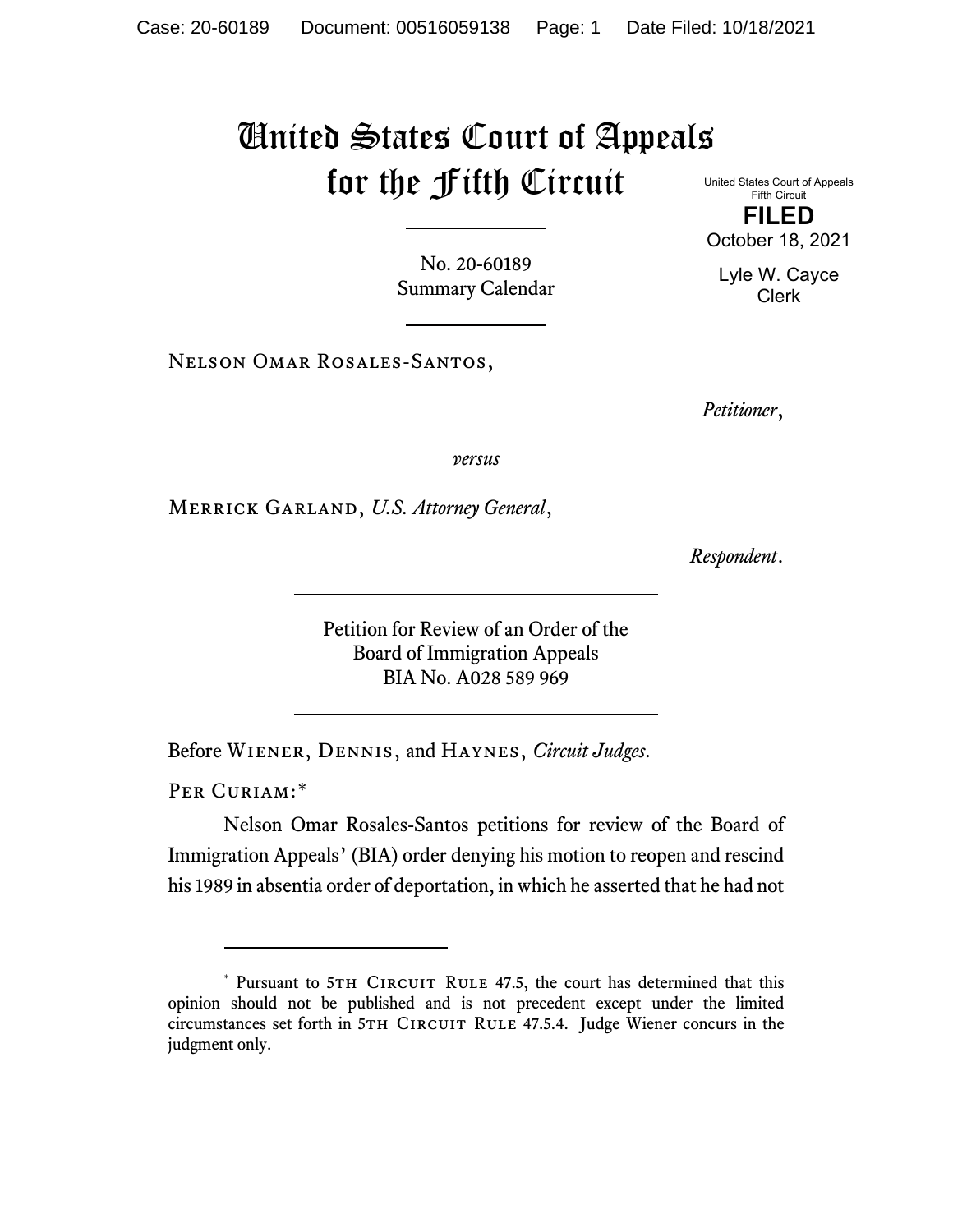## No. 20-60189

received notice of his deportation hearing and denying his motion to remand "for reconstitution of the record." We review the BIA's denial of a motion to reopen and motion to remand under a highly deferential abuse of discretion standard, *Milat v. Holder*, 755 F.3d 354, 365 (5th Cir. 2014); *Gomez-Palacios v. Holder*, 560 F.3d 354, 358 (5th Cir. 2009), and will uphold the decision so long as it is not "capricious, racially invidious, utterly without foundation in the evidence, or otherwise so irrational that it is arbitrary rather than the result of any perceptible rational approach," *Singh v. Gonzales*, 436 F.3d 484, 487 (5th Cir. 2006) (internal quotation marks and citation omitted).

Rosales-Santos challenges the BIA's findings that the second page of the order to show cause (OSC) establishes that he signed and was personally served with the OSC. Based on his contention that he was not personally served with the OSC, he argues that the immigration judge (IJ) was prohibited from proceeding in absentia until he was personally served with the notice of his deportation hearing. The IJ marked the OSC as Exhibit 1 at the 1989 deportation hearing, admitted it into evidence, and found that the OSC had been properly served. Both pages of the OSC appear consecutively in the record, and signatures of immigration officials appear on both pages of the OSC, indicating that both pages were signed at the same exact date and time. Substantial evidence supports the BIA's finding that the OSC was personally served on Rosales-Santos, such that his service argument fails, as discussed below. *See Gomez-Palacios*, 560 F.3d at 358.

Furthermore, Rosales-Santos contends that the record does not contain a copy of the transcript from the 1989 in absentia deportation hearing and that the lack of a transcript somehow prejudices him because it is possible that the hearing was not held on the merits. However, Rosales-Santos failed to exhaust this same argument with the BIA, and we lack jurisdiction to consider it where he raises it for the first time in his petition. *See Wang v. Ashcroft*, 260 F.3d 448, 452-53 (5th Cir. 2001). To the extent that he couches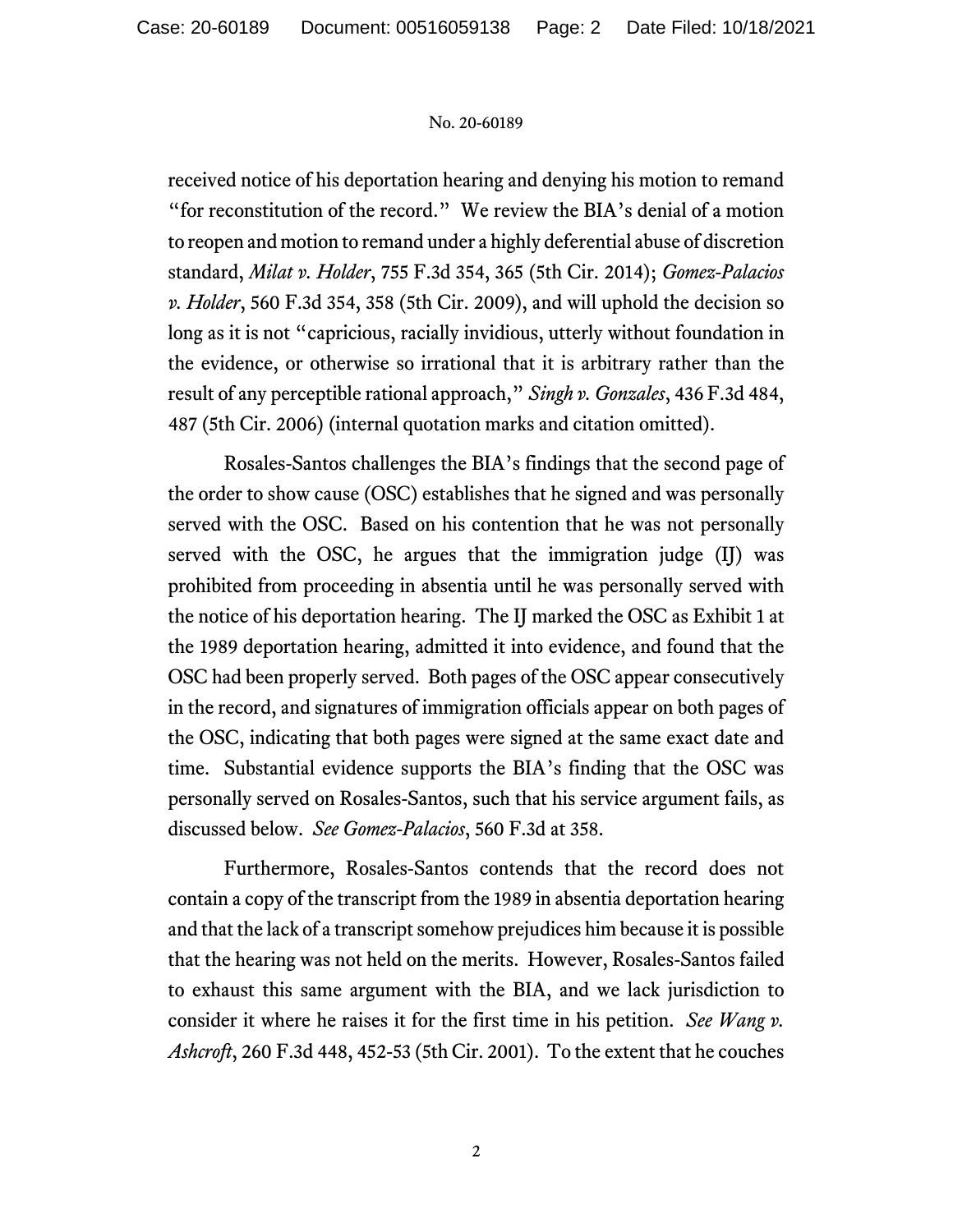## No. 20-60189

his argument in terms of a constitutional due process violation, because any such violation would implicate a procedural error correctable by the BIA, his argument is still subject to exhaustion. *See Roy v. Ashcroft*, 389 F.3d 132, 137 (5th Cir. 2004). The petition is therefore DISMISSED in part.

With respect to the issues he did raise about the lack of transcript, the BIA concluded that the "administrative record before us is complete." That decision is not "utterly without foundation in the evidence." *Singh*, 436 F.3d at 487. A transcript is not always required. *See In re Ambrosio*, 14 I. & N. Dec. 381, 383 (B.I.A. 1973).

Noting that the BIA found that he was not diligent in filing his motion to reopen nearly 30 years after entry of the 1989 in absentia deportation order, Rosales-Santos also claims that the BIA erred in considering whether he was diligent. However, because he failed to exhaust this argument, this court lacks jurisdiction to consider it, and this portion is also DISMISSED in part. *See Omari v. Holder*, 562 F.3d 314, 319-20 (5th Cir. 2009); *Wang*, 260 F.3d at 452.

Rosales-Santos additionally appears to contend that the immigration court's service of the 1989 notice of hearing was faulty. However, given our conclusion that substantial evidence supports the BIA's determination that the OSC was personally served, service by regular mail of the notice of hearing was all that was required. *See In re Munoz-Santos*, 20 I. & N. Dec. 205, 207 (B.I.A. 1990). To the extent that Rosales-Santos is seeking to raise other issues not raised before the BIA, we would lack jurisdiction to consider them. *See Wang*, 260 F.3d at 452-53.

Finally, Rosales-Santos argues that, to the extent that he was not provided with oral notice of the consequences of his failure to appear for his deportation hearing, he is entitled to apply for adjustment of status without having to demonstrate that his motion to reopen satisfies one of the